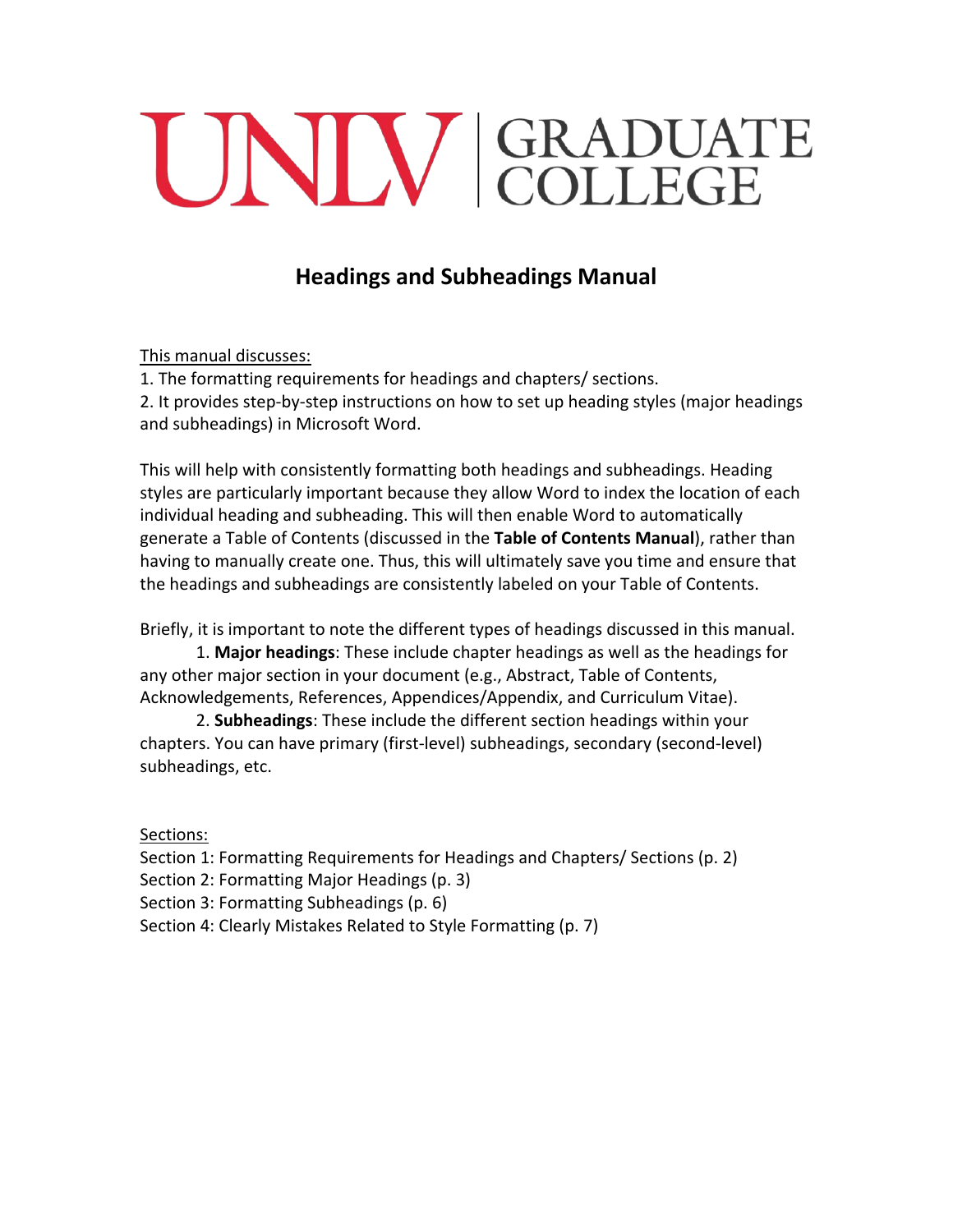# **Section 1: Formatting Requirements for Headings and Chapters/ Sections**

### Formatting Requirements for Headings:

- Heading sizes and styles must be consistent throughout the document. This means that all major headings (e.g., Table of Contents, chapter headings, References, etc.) must have the same style. Similarly each level of subheading (e.g., primary or first level subheadings, secondary or second level subheadings, etc.) must also have the same style.
- Headings (such as chapter titles or section titles) can be larger font size than the standard text, if in accordance with the student's approved style guide and advisory committee. This style decision must be applied consistently throughout the text.
- All major headings must appear on the Table of Contents.
- You can chose whether or not to include all subheading levels on the Table of Contents; however, they must be consistently included on the Table of Contents. For example, if you chose to put primary subheadings on the Table of Contents then all primary subheadings must appear for all chapters/ sections of your document and so on.

### Formatting Requirements for Chapters and Sections:

- Each chapter/ section must start on a new page, separate from the final paragraph of the preceding chapter.
- Page numbers remain continuous even when starting a new chapter/ section.
- All chapters and sections must be listed on your Table of Contents.
- If chapters are used in your document, introductions and conclusions must be their own chapters or included in another chapter.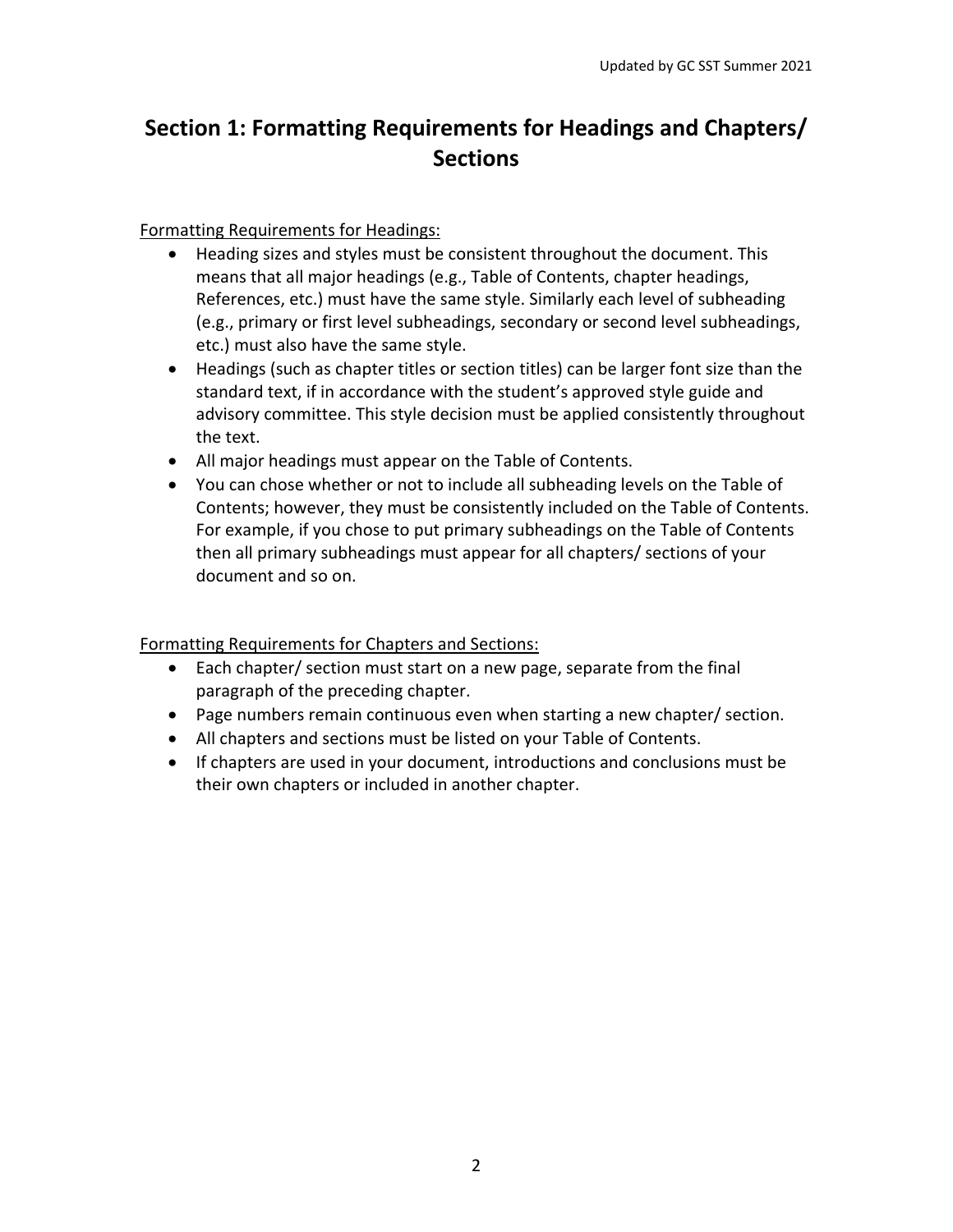# **Section 2: Formatting Major Headings**

### General Information on Heading Styles in Microsoft Word:

Similar to Word automatically applying the Normal style to the body text of a document, Word also automatically creates Heading styles. These can be found in the Styles menu and include labels such as "Heading 1," "Heading 2," "Heading 3," etc. Word automatically creates another heading style for you each time you apply a Heading style to a heading. This means that when you first apply Heading 1, Word automatically generates Heading 2 style for you.

### Steps to Modify the Major Heading Styles:

Similar to modifying the Normal style and applying this to the main text in your document, you can also modify the Heading 1 style and apply this style to all major headings. **Note: Depending on your version of Microsoft Word, Step 2 may not work. Instead, you can right click on the style you wish to change and select Modify. This will bring up the Modify Style box**.

- 1. On the Home tab, find the Styles section. In this section, locate the style called, "Heading 1."
- 2. Do not click on the "Heading 1." Click the arrow located at the bottom right of the Styles box, which brings up the Styles box drop menu.



- 3. Move your mouse to "Heading 1." The Paragraph symbol will change to an arrow. Click on the arrow. Another box will pop up. Click on Modify. The Modify Style box will pop up.
- 4. As discussed above, the Modify Style box includes all of the same information found on your toolbar. When we discussed modifying the Normal Style using this box, we noted you could change the default settings for your font size and font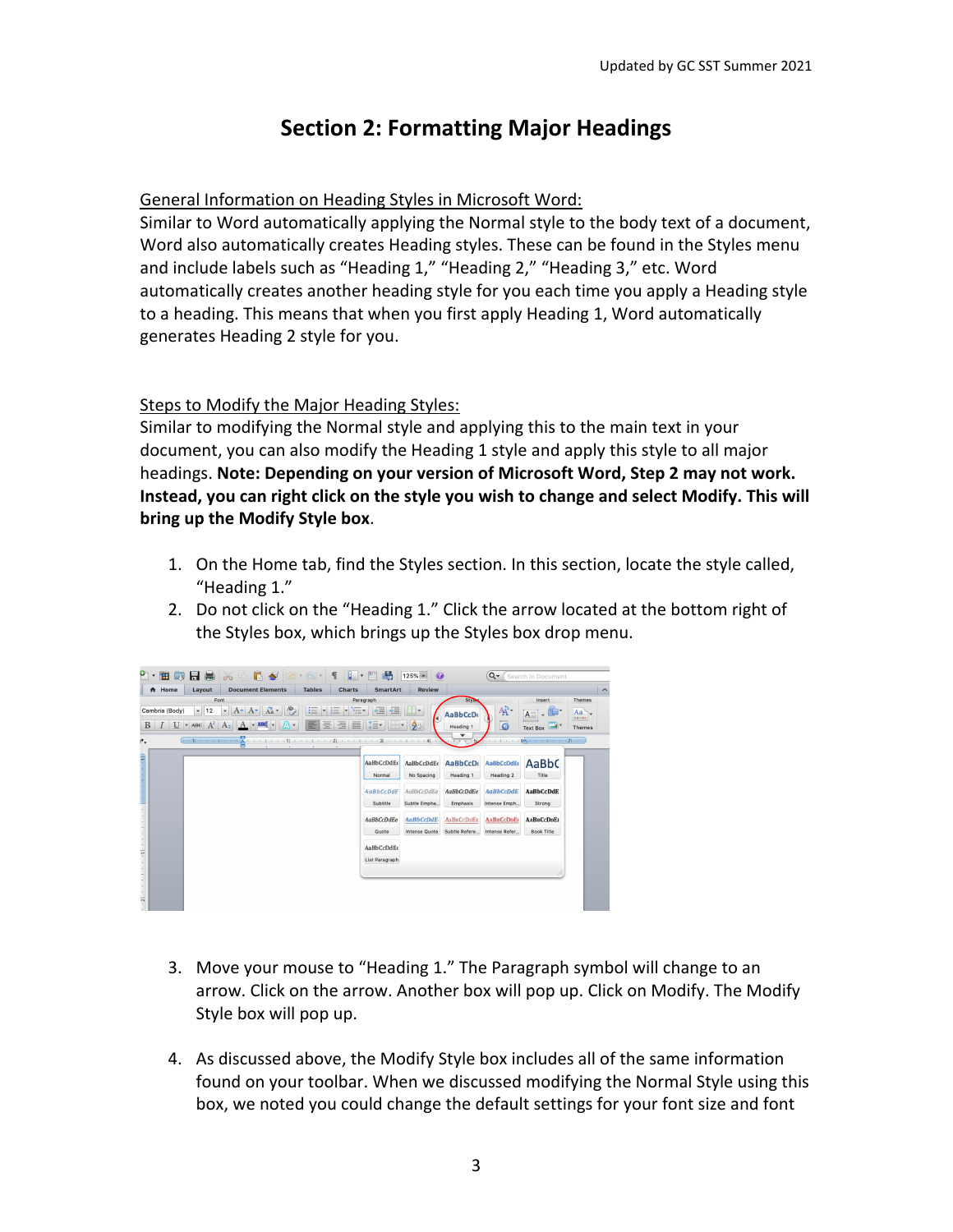type, spacing, and more for the body text of your document. This time, in contrast, the Modify Style box **only** allows you to change items that you have designated as Heading 1.

Here is where you can change the font size and type, centering, bolding, spacing, color, etc.



- 5. Remember to also change the spacing after the heading.
	- a. The default setting may have too much extra space. Select the format button located on the lower left hand corner in the Modify Style box for Heading 1.
	- b. Select Paragraph from the drop menu that appears.
	- c. The Paragraph window appears.

d. In the Spacing section, set **Before** to 0 and **After** to the font size of the heading (e.g., 12 pt or 11 pt). For all other headings, **Before** and **after** should be the font size (e.g., both sections would have 12 pt).

- e. Line spacing should be set at double.
- f. Click OK out of all windows.

|              |                          | <b>Indents and Spacing</b><br>Line and Page Breaks                                                                                                                                                                                                                                                             |     |        |
|--------------|--------------------------|----------------------------------------------------------------------------------------------------------------------------------------------------------------------------------------------------------------------------------------------------------------------------------------------------------------|-----|--------|
| Alignment:   | Left                     | Outline Level: Level 1                                                                                                                                                                                                                                                                                         |     | Ĉ      |
| Indentation  |                          |                                                                                                                                                                                                                                                                                                                |     |        |
| Left: 0*     |                          | Special:<br>ċ                                                                                                                                                                                                                                                                                                  | By: |        |
| Right:       | $^{\circ}$               | (none)<br>$\Diamond$<br>۰<br>v                                                                                                                                                                                                                                                                                 |     | ×<br>w |
| spacing      |                          |                                                                                                                                                                                                                                                                                                                |     |        |
| Before: 0 pt |                          | Line spacing:                                                                                                                                                                                                                                                                                                  | At- |        |
| After: 12 pt |                          | $\ddot{\circ}$<br>Single<br>¢                                                                                                                                                                                                                                                                                  |     | ×<br>v |
|              |                          | Don't add space between paragraphs of the same style                                                                                                                                                                                                                                                           |     |        |
| Preview      |                          |                                                                                                                                                                                                                                                                                                                |     |        |
|              |                          | Previous Paragraph Previous Paragraph Previous Paragraph Previous Paragraph Previous<br>Perspect Previous Perspect Previous Perspect Previous Perspect Previous Perspects                                                                                                                                      |     |        |
|              | Chanter 1 - Introduction | Follow that Farnamedo Follow that Twistmash Pollow that Processed Pollow that Purewered Pollow that Purewered<br>Following Persprayh Pollowing Persprayh/Pollowing Persprayh/Pollowing Persprayh/Pollowing Persprayh.                                                                                          |     |        |
|              |                          | Pulline top Patternsh Following Panamah Rollowing Panamah Rollowing Panamah Rollowing Panamah.<br>Following Parameter Following Parameter Following Parameter Parameter Parameter Parameter<br>Pulling Ltd. Farantyck Pulling Ltd. Purposed (Pulling Ltd. Purposed Pulling Ltd. Purposed Pulling Ltd. Ing Ltd. |     |        |
|              |                          |                                                                                                                                                                                                                                                                                                                |     |        |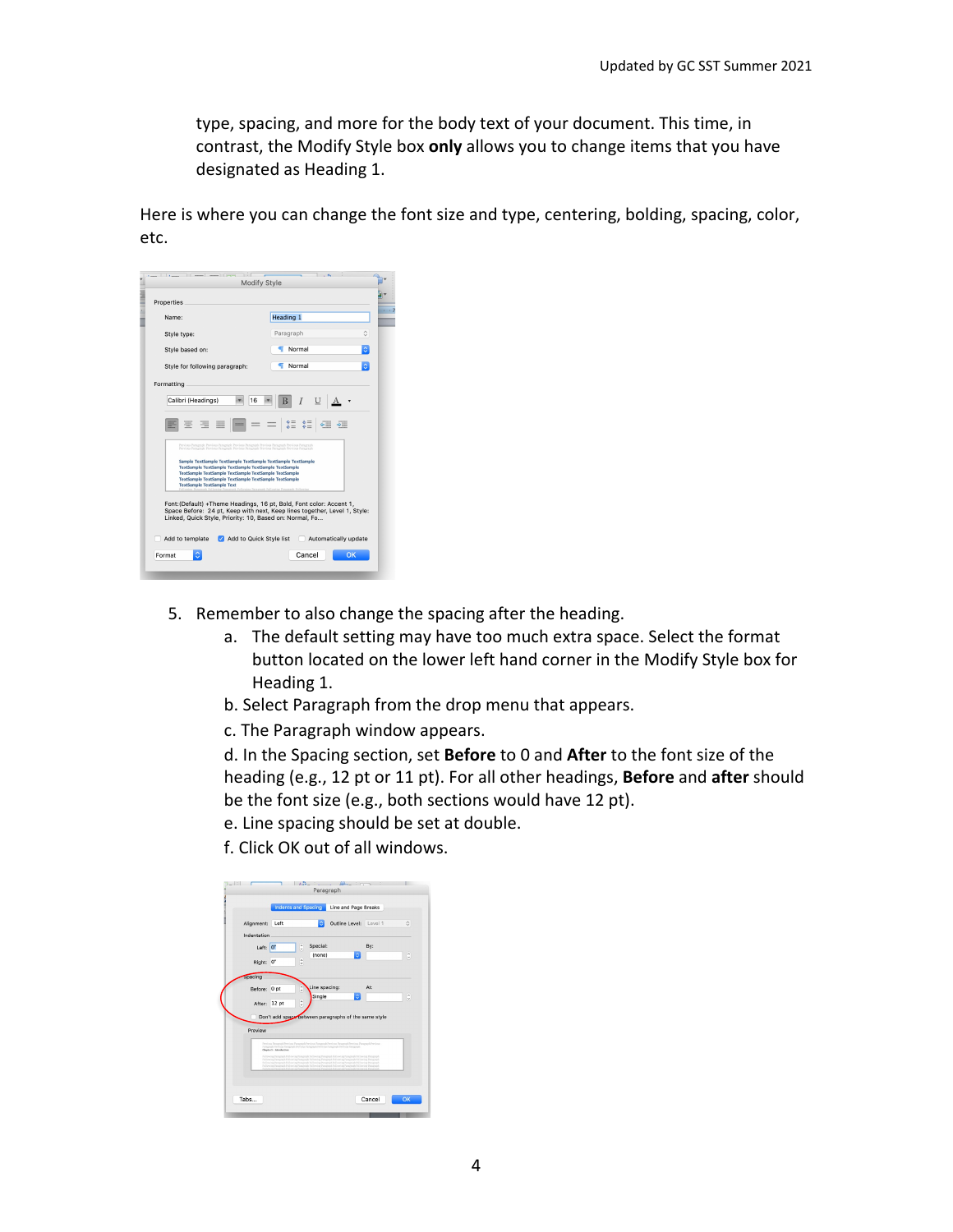- 6. The Heading 1 style can now be applied to all major headings in the document. In order to make these modifications:
	- a. Place the cursor at the beginning of the heading (you can also highlight it) then click on Heading 1 in the Styles box.



- b. Your heading should take on the characteristics that you created in the Modify Styles box.
- c. Make sure Heading 1 is applied to all major headings in your document.

**Note**: If you make any changes to the major headings style, it is important that these changes are not made using the functions on the main Home tab toolbar. Rather, follow these instructions and make any changes through the Modify Style box. Any changes that are made using the main Home tab toolbar can result in the creation of extra styles, resulting in your major headings not being consistent with one another.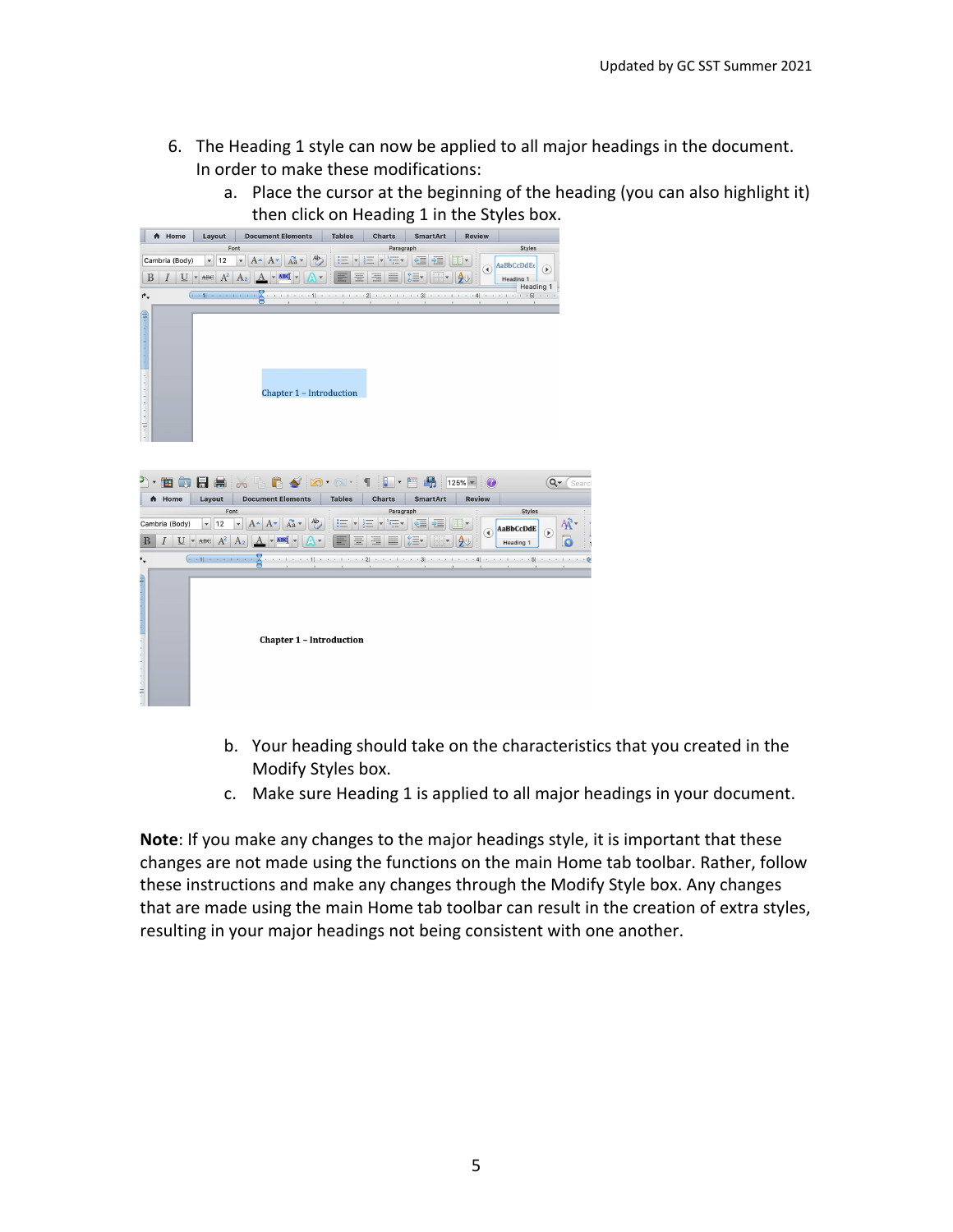# **Section 3: Formatting Subheadings**

### Steps to Modify the Subheading Styles:

Each level of subheading will be formatted with a different Heading style in the Styles section. You will have already used Heading 1 for the major headings. Thus, your primary (first-level subheadings) will use Heading 2, secondary (second-level) subheadings will use Heading 3, and so forth. Your style guide will dictate your subheading styles. If your department or discipline does not have a dedicated style guide, it will be reach by consensus between you and your advisory committee.

To modify your first subheading level (primary or first level subheading):

- 1. Click the arrow located at the bottom right of the Styles box. This will bring up the Styles box drop menu.
- 2. Move your mouse to "Heading 2." The Paragraph symbol will change to an arrow. Click on the arrow. Another box will pop up. Click on Modify. The Modify Style box will pop up.
- 3. You will make changes to Heading 2 here the same way you modified Heading 1.
- 4. Once you have made all of the necessary changes, click OK out of all windows.
- 5. The Heading 2 style can now be applied to all major headings in the document. Follow the instructions for Heading 1 in order to make these modifications.
- 6. Make sure Heading 2 is applied to all primary (first-level) headings in your document.
- 7. Repeat the process to create each additional subheading level using Heading 3, Heading 4, and so on.

**Remember**: If you make any changes to a subheading level style, it is important that these changes are not made using the functions on the main Home tab toolbar. Rather, follow these instructions and make any changes through the Modify Style box.